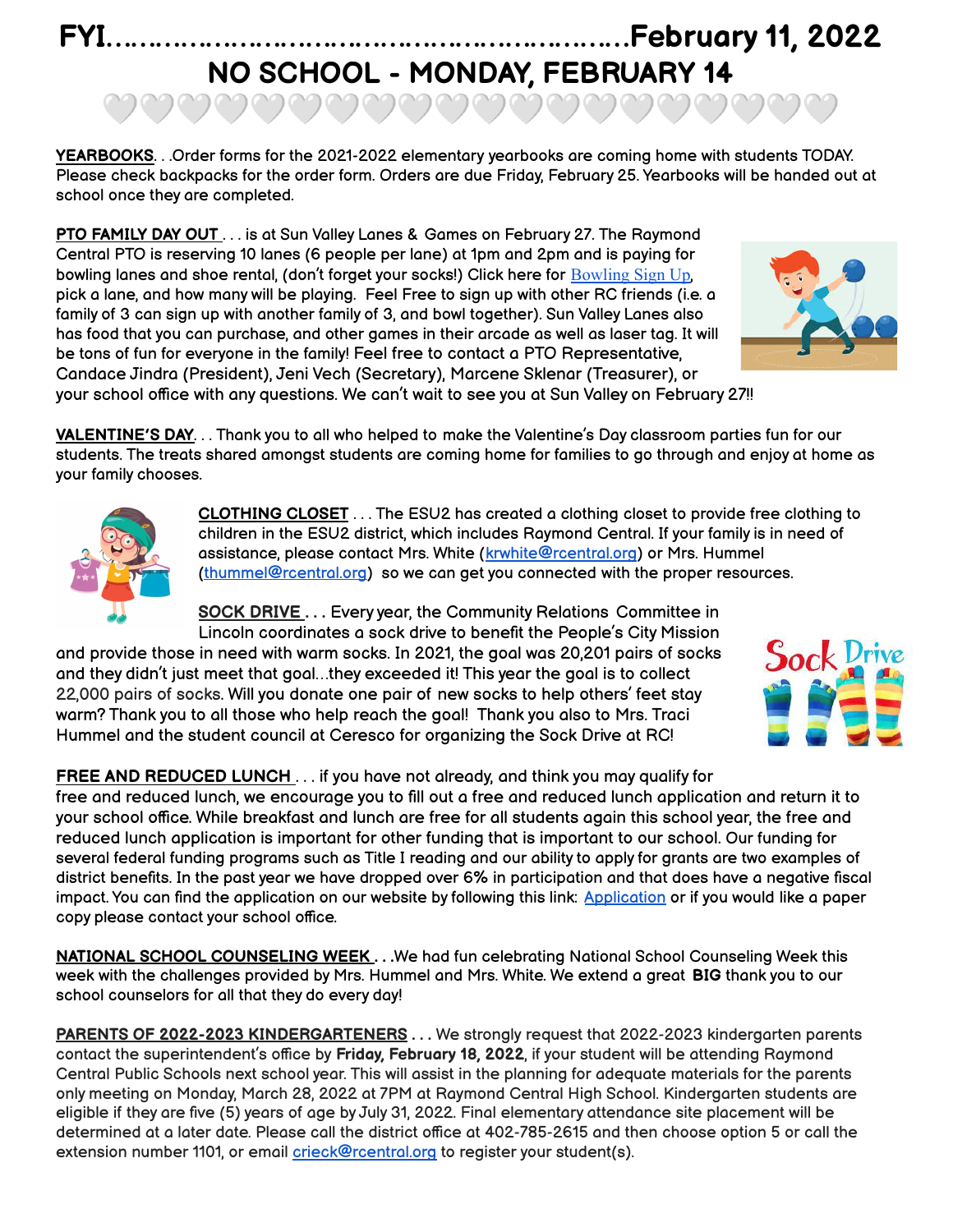**PRESCHOOL REGISTRATION AND ROUND-UP . . .** Raymond Central Public Schools is pleased to offer both a 4 year old program and a 3 year old program. Transportation is available to eligible 3 and 4 year old students (eligible meaning a qualifying disability). Transportation MAY be provided to 4 year olds from identified pickup points IF SPACE ON THE BUS ALLOWS. We may not know our capacity situation until late summer and it can change during the school year so parents/guardians need to plan accordingly as transportation for non eligible participants could change. Preschool classes meet two days a week, either M/W or T/Th. More specific information will be provided at the Round-Up on March 4. Please see below for details.

**PTO MEETING . . .** The next PTO meeting will be Tuesday, March 2 at 7:00PM at the Hot Spot by Raymond. We hope to see you there!

**FOLLOW PTO . . .** on Facebook for updates. Just click "like" so news and reminders will be sent to you. A strong and active PTO is a key contributing factor to the success of our students.

**Upcoming Dates . . . February 14 - No School February 21 - President's Day February 22 - George Washington's Birthday March 1 - Nebraska's birthday**